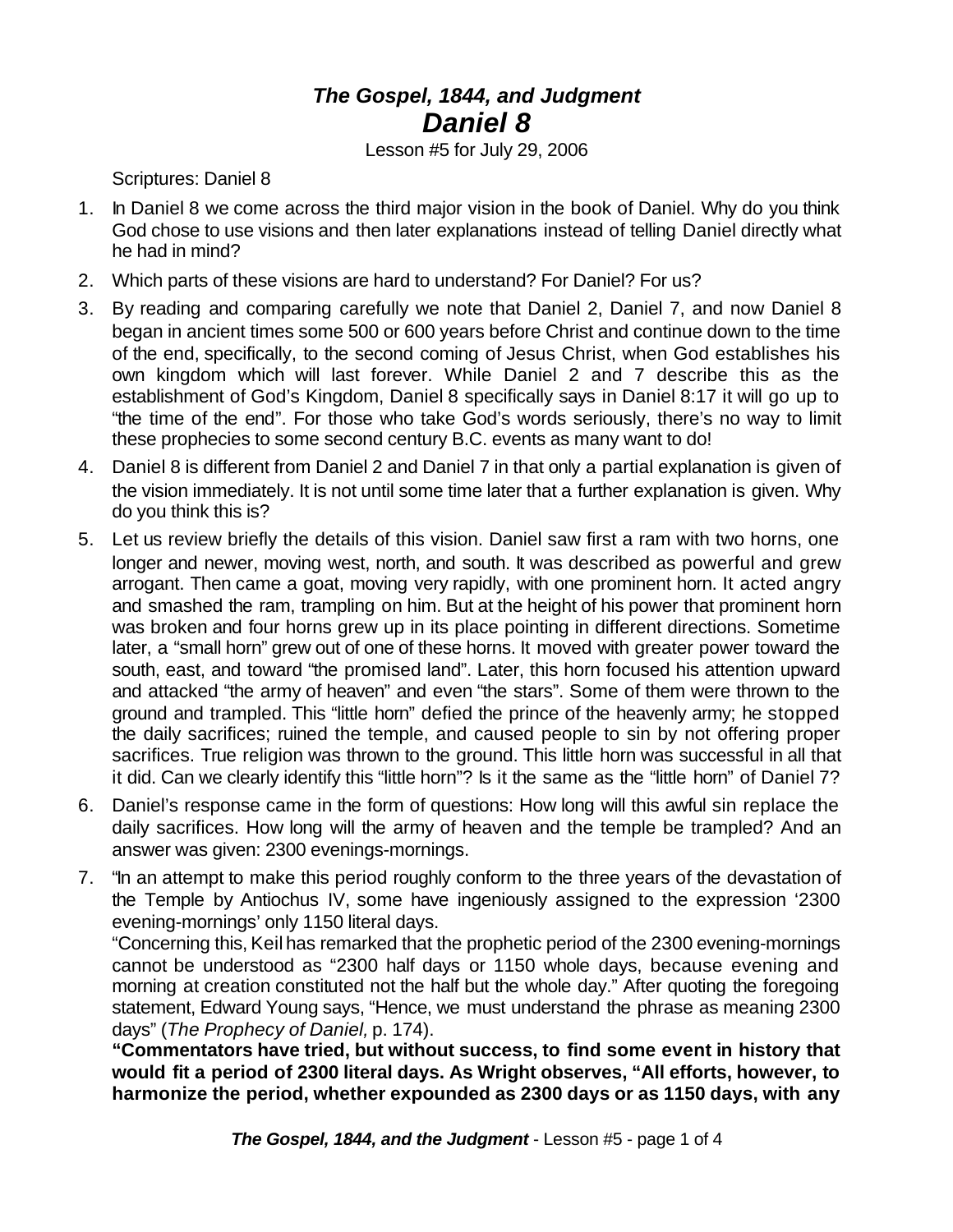**precise historical epoch mentioned in the Books of the Maccabees or in Josephus have proved futile. …Professor Driver is justified in stating, 'It seems impossible to find two events separated by 2300 days (=6 years and 4 months) which would correspond with the description'"** (Charles H. H. Wright, *Daniel and His Prophecies,* 1906, pp. 186,187). The only way that consistency can be given to these "days" is to apply them in a prophetic sense by the application of the year-day principle." (*SDA Bible Commentary*, on Daniel 8:14)

- 8. Twice Daniel is told that this prophecy will extend until the time of the end. (Daniel 8:17,19)
- 9. The angel goes on to tell Daniel that the ram represents Medo-Persia and the goat represents Greece. (Daniel 8:22,21) Then the angel speaks about the little horn and finally says that the sanctuary will be cleansed. **So we see that in this prophecy or vision we have the following outline: Medo-Persia; Greece; a little horn; sanctuary cleansed.**
- 10. Is it possible to positively link Daniel 2, 7,and 8? *By putting them side-by-side is it possible to identify more of the individual kingdoms involved? More of the events involved?*
- 11. Two major interpretations of the little horn have been suggested down through the years. Note, first of all, that the characteristics of this little horn do not exactly match the little horn in Daniel 7. This little horn is both religious and political in nature. The "pre-advent judgment" discussed in Daniel7 seems to parallel the "cleansing of the sanctuary" in Daniel 8. While the cleansing of the sanctuary appears to take place at the "time of the end"–it occurs before the establishment of God's eternal kingdom. This cleansing of the sanctuary/pre-advent judgment seems to precede the second coming of Jesus Christ.
- 12. Note that Daniel 8 leaves the kingdom of Babylon out. Why do you think this is? Wouldn't it be more obvious that there is a parallel between this prophecy and the others if Babylon had been included?
- 13. Shortly after conquering Babylon, the kingdom of Medo-Persia was successful in conquering areas of Asia minor and Armenia to the north, Syria to the west and parts of Egypt and Ethiopia in the south.
- 14. Look at the chart of Daniel 2, 7, and 8 on page 4. What evidence is there to suggest that the little horn of Daniel 8 is the same as the legs of iron (Daniel 2) and the terrible beast (Daniel 7)? **This power comes up after Greece in Daniel 8 and extends to the time of the end, when it is supernaturally destroyed. What power fits this description?**
- 15. Look at the descriptive words of these three kingdoms in a row. Medo-Persia is described as *great* (Daniel 8:4). Greece is depicted as *very great* (Daniel 8:8); by contrast the little horn is depicted as *exceedingly great* (Daniel8:9). This obvious progression suggests that Greece was more powerful than Medo-Persia and that the kingdom to come after Greece was more powerful than Greece. **There's only one kingdom that could fit this description. Furthermore, this power exists in one form or another–political or religious–until the end of the world.**
- 16. In Daniel 2 we demonstrated why we believe the legs of iron represent Rome. In Daniel 7 we talked about why we believe the fierce beast with iron-like teeth represented Rome. This little horn in Daniel 8 seems to parallel those two. Note once again that the angel does not specifically name this new power as "the little horn" but provides a description of its work (Daniel 8:9-12, 23-25). What are the characteristics of the "little horn"?
- 17. Does Antiochus IV Epiphanes fit the description ofthis "little horn"? Antiochus IV Epiphanes

*The Gospel, 1844, and the Judgment* - Lesson #5 - page 2 of 4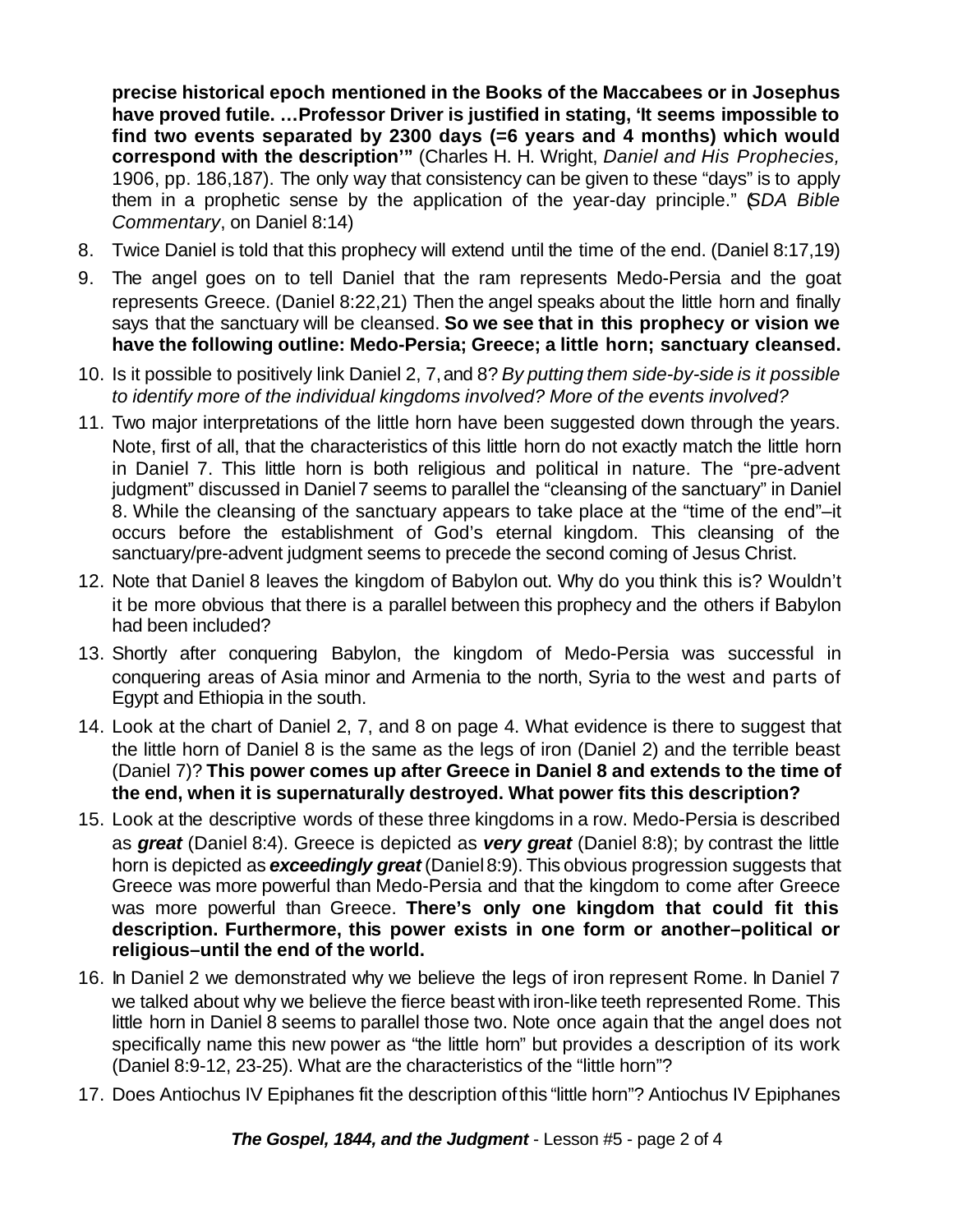arose as a weak leader following Antiochus III the Great in 168 B.C. He ruled for about 3 ½ years and tried to force the Jews to accept Hellenization–that is–transforming their society into a typical Greek society. Surely, Antiochus IV Epiphanes with his weakened powers being faced down by the Romans does not qualify as the exceeding great power described here! While others would believe that Rome with its destructionof Jerusalem and the temple in A.D. 70 is the full and complete fulfillment of this prophecy, political or pagan Rome does not exist to the end of the world.

- 18. What specifically is the little horn described as doing in a religious sense? What does he do to "take away the daily" and "cast down the sanctuary"? Papal Rome has displaced Christ as our high priest and mediator replacing him with human priests. Through the mass the Roman Catholic Church claims to crucify afresh the body of Christ, each time literally making his body a part of the wafer that they partake. Thus they set aside his ministry in heaven. Furthermore, by confessing sins to human priests, and even at times forgiving sins for the payment of penance, the church has taken over Christ's and God's role as the only one who can forgive sins.
- 19. Notice once again that as a change came in the power of Rome–in Daniel 2 and again in Daniel 7–so also in Daniel 8 when the little horn seems to shift its emphasis from political and military earthly pursuits to religious and heavenly pursuits. At first the little horn seems to move horizontally across the face of the earth, but later is depicted as moving vertically heavenward in an attack on "the host of heaven" and on "the Prince of the host" and the stars.
- 20. In what sense does the cleansing of the sanctuary in Daniel 8 and God's judgment in Daniel 7 finally lead to the destruction of this false challenge in the form of a little horn power? *Howdoes an eventtaking place in heaven lead to the destruction of this power and its ultimate eradication?*
- 21. What words are used to describe the final demise of this little horn? (Daniel 8:25). *What supernatural event will lead to the final destruction of this little horn?* Does this help us to understand something about the cleansing of the sanctuary?
- 22. *While we have not spoken extensively yetaboutthe sanctuary, does it seem so far that the sanctuary is a heavenly sanctuary or an earthly one? Would God describe the cleansing of the sanctuary as a supernatural eventif he was talking about the work of the Maccabees in chasing out the forces of Antiochus IV Epiphanes?*
- 23. What is implied by Daniel 8:26, NIV: "The vision of the evenings and mornings that has been given you is true, but seal up the vision, for it concerns the distant future." What would qualify as the distant future?
- 24. Compare the chart for Thursday with the chart for Monday. What parallels can you find between the judgment in heaven in Daniel 7 and the cleansing of the sanctuary in Daniel 8?
- 25. *After giving all of this material why did God tell Daniel to shut up the book and to seal the prophecy? (Daniel8:26) Is the prophecy shutupandsealed because it takes a considerable amount of careful diligent Bible study to come up with the correct meaning? Is it sealed because it would be difficult to understand the prophecy until the major events involved have actually taken place? Does God intend for it to be still sealed in our day?*
- 26. We noted that the "pre-advent judgment" in Daniel 7 occurs after the 3 ½ years or 1260